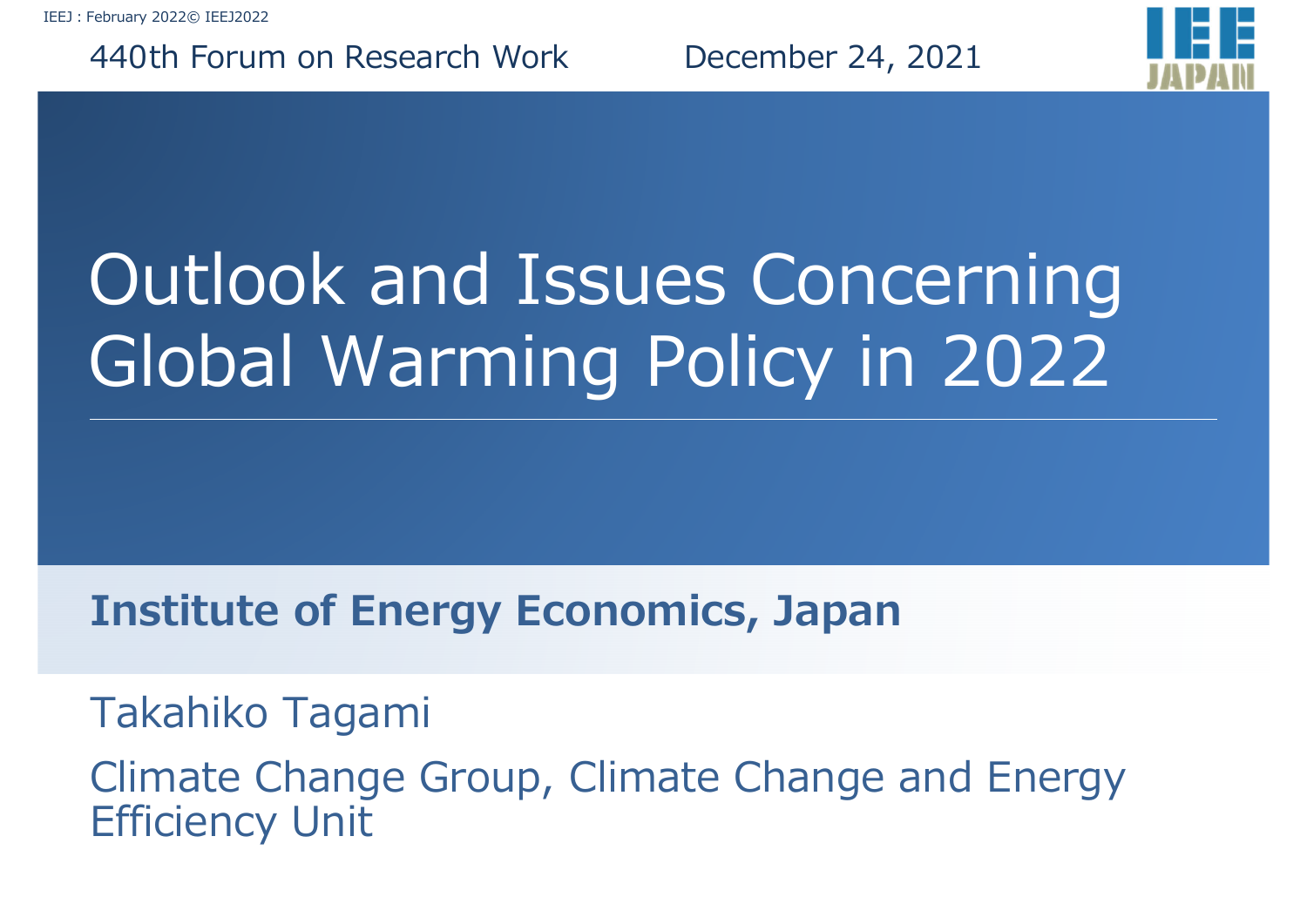### Key Points of the Report



- $\checkmark$  2022 will see the start of two investigative processes: 1. the first process in conducting a "global stock take," an assessment conducted every five years to gauge overall progress toward achieving Paris Agreement targets, and 2. a follow-up review of 2020 target achievement.
- $\checkmark$  In the U.S., a key point will be whether the Senate passes a social policy and climate bill that includes \$555 billion in funding for clean energy. Much hinges on what policies or measures will be taken if the bill does not pass.
- $\checkmark$  How carbon pricing will be globally implemented or discussed will be something to watch, including with respect to Russia as well as Indonesia and other Southeast Asian countries.
- $\checkmark$  In Japan, FY 2030 targets could be re-examined or strengthened "as necessary." Additionally, further consideration will need to be given to more specific policies and measures, as well as how carbon pricing should be implemented.
- $\checkmark$  On October 14, the Task Force on Climate-related Financial Disclosures (TCFD) suggested the need for all organizations to consider disclosing information about "Scope 3" greenhouse gas emissions, which consist of all emissions other than own direct emissions and indirect emissions resulting from purchased energy. It also presented greenhouse gas emissions for which funding was provided via loans or investments as an example of an indicator that the finance sector, for example, should disclose. While such measures are likely to become more prevalent, steps will need to be taken to ensure that economic activity for which there is no avoiding an increase in emissions relative to funding will not be treated improperly.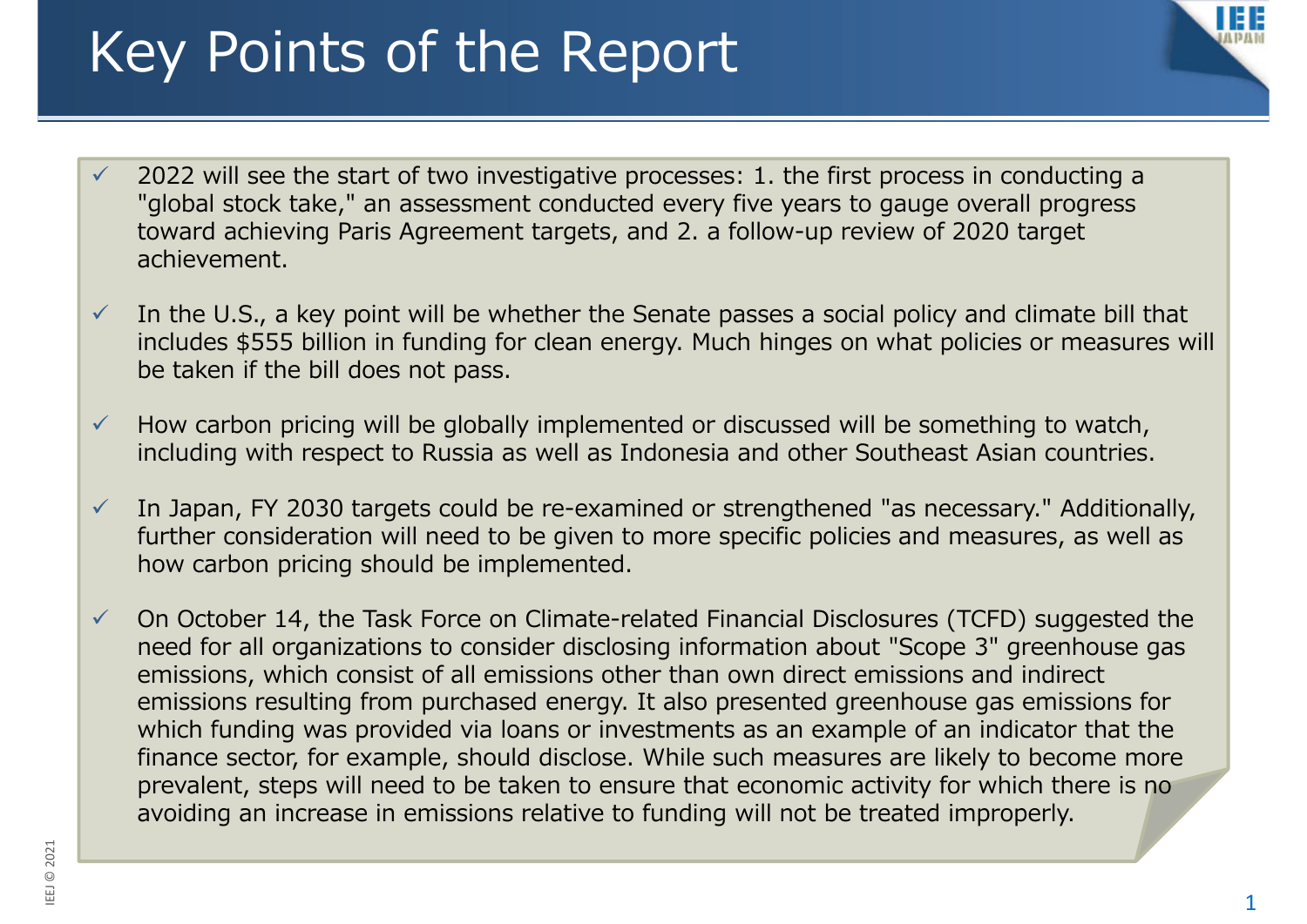## Goals countries announced for COP26



|               | 2030                                                                       | 2050 and beyond                                                  |
|---------------|----------------------------------------------------------------------------|------------------------------------------------------------------|
| China         | 10/28 NDC: Reduce $CO2$ per unit of GDP<br>from 2005 levels 60-65% --> 65% | 10/28 Long-term strategy                                         |
| U.S.          |                                                                            | 11/1 Long-term strategy                                          |
| India         | 11/1 Reduce GHG per unit of GDP from<br>2005 levels 33-35% --> 45%         | 11/1 Net zero emissions by 2070                                  |
| <b>Russia</b> |                                                                            | 10/13 Carbon neutral by 2060                                     |
| <b>Brazil</b> | 11/ Compared to 2005 43% drop --><br>50% drop (10/31 NDC 2050 CN)          |                                                                  |
| Japan         | 10/22 NDC                                                                  | 10/29 Long-term strategy                                         |
| Saudi Arabia  | 10/23 NDC Compared to BAU 130 Mt<br>$drop \rightarrow 278$ Mt drop         | 10/23 Carbon neutral by 2060                                     |
| Australia     | 10/28 NDC No change                                                        | 10/26 Net zero emissions by 2050<br>$(10/29$ Long-term strategy) |
| <b>Turkey</b> | 10/11 NDC submitted                                                        | 9/27 Net zero emissions by 2053                                  |
| <b>UK</b>     |                                                                            | 10/19 Long-term strategy                                         |
| Argentina     | 11/2 NDC emissions target 359 Mt --><br>349 Mt                             |                                                                  |

All G20/OECD nations have now announced net zero emissions and carbon neutrality targets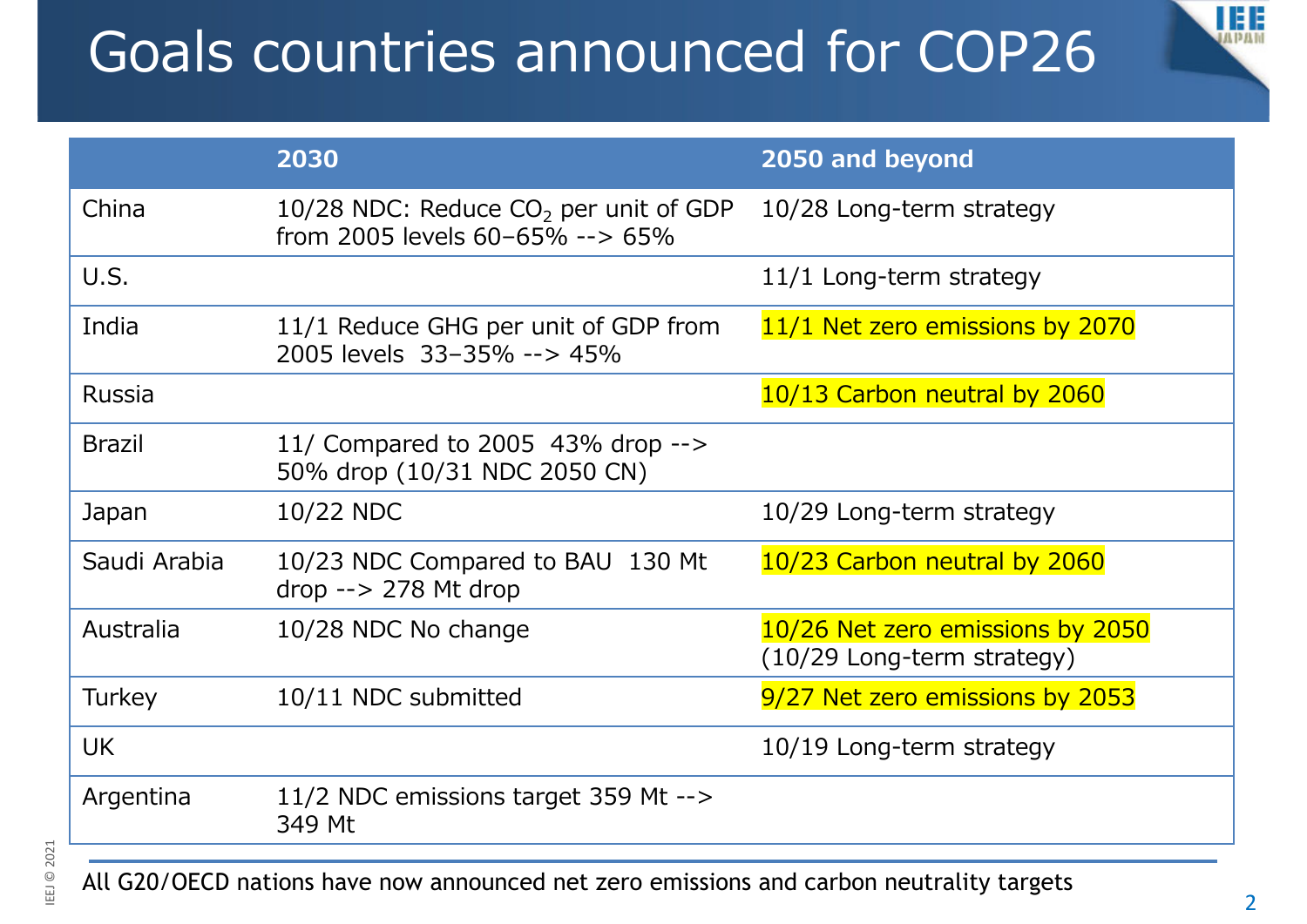### Overview of COP26 Results



|                                                                                                                                                   | <b>Overview of Results</b>                                                                                                                                                                                                                                                                                                                                                                                                                                                                                                                                                                                                                                                                                                     |
|---------------------------------------------------------------------------------------------------------------------------------------------------|--------------------------------------------------------------------------------------------------------------------------------------------------------------------------------------------------------------------------------------------------------------------------------------------------------------------------------------------------------------------------------------------------------------------------------------------------------------------------------------------------------------------------------------------------------------------------------------------------------------------------------------------------------------------------------------------------------------------------------|
| Paris Agreement Article 6<br>mechanism (international<br>carbon market rules)<br>Complete Paris Agreement<br>working plan                         | - Guidance on cooperative approaches referred to in Article 6,<br>paragraph 2 (internationally transferred mitigation) (guidance on<br>matters such as the avoidance of double counting)<br>- Rules, modalities, and procedures for the mechanism (UN<br>control mechanism for emissions reduction projects) established<br>by Article 6, paragraph 4<br>- Work program under the framework for non-market approaches<br>(capacity building and other NDC support) referred to in Article 6,<br>paragraph 8<br>- Requests such as for registration and issuance concerning<br>emissions reduction in 2021 and beyond will be made through the<br>Article 6, paragraph 4 mechanism as they cannot be submitted<br>under the CDM |
| Raising of 2030 targets                                                                                                                           | - Establish working plan to urgently scale up mitigation<br>(reduction) ambition and action in the 2020s<br>- Request that signatory nations review and strengthening of<br>2030 NDC targets by the end of 2022 as necessary to align with<br>Paris Agreement temperature targets<br>- Hold annual high level cabinet-level roundtable discussions<br>starting in 2022 for ambitions up to 2030                                                                                                                                                                                                                                                                                                                                |
| New shared numerical targets<br>for climate finance that will<br>replace the current target of<br>securing \$100 billion between<br>2020 and 2025 | - Establish ad hoc working plan for 2022-2024<br>- Hold high level cabinet-level dialogues from 2022 to 2024<br>- Continue discussing new shared numerical target setting from<br>2022 through 2024                                                                                                                                                                                                                                                                                                                                                                                                                                                                                                                            |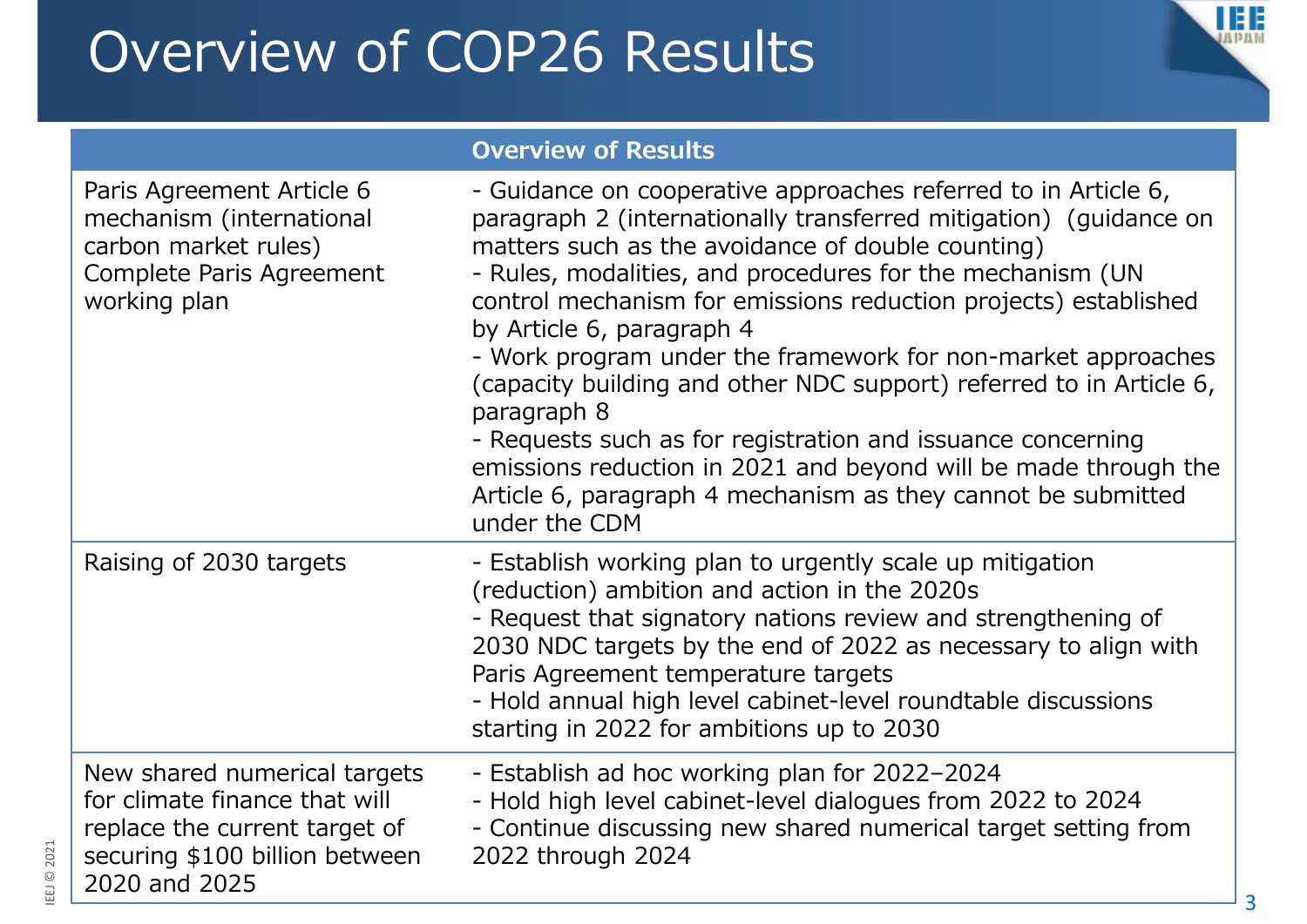### 2022 Outlook



- $\bullet$  Preliminary review of 2030 target levels
	- 0 IPCC's Sixth Assessment Report
		- **February: Working Group II report**
		- March: Working Group III report
	- $\bullet$  Global stocktake (assessment conducted every five years to gauge overall progress toward achieving Paris Agreement targets)
		- $\bullet$ June: Data collection / preparation
		- $\bullet$  November: First technical assessment
	- $\bullet$  Process based on CMA3 decision
		- Review/strengthen 2030 NDC targets
		- $\bullet$  Annual high level cabinet-level roundtable discussions on ambitionsup to 2030
		- $\bullet$  Establish working plan to urgently scale up mitigation (reduction) ambition and action in the 2020s
- $\bullet$  Follow-up review of 2020 target achievement
	- $\bullet$  Submit biennial report on developed countries' 2020 targets

GHG emission results and targets

(2020 / 2030)



 $\overline{\phantom{a}}$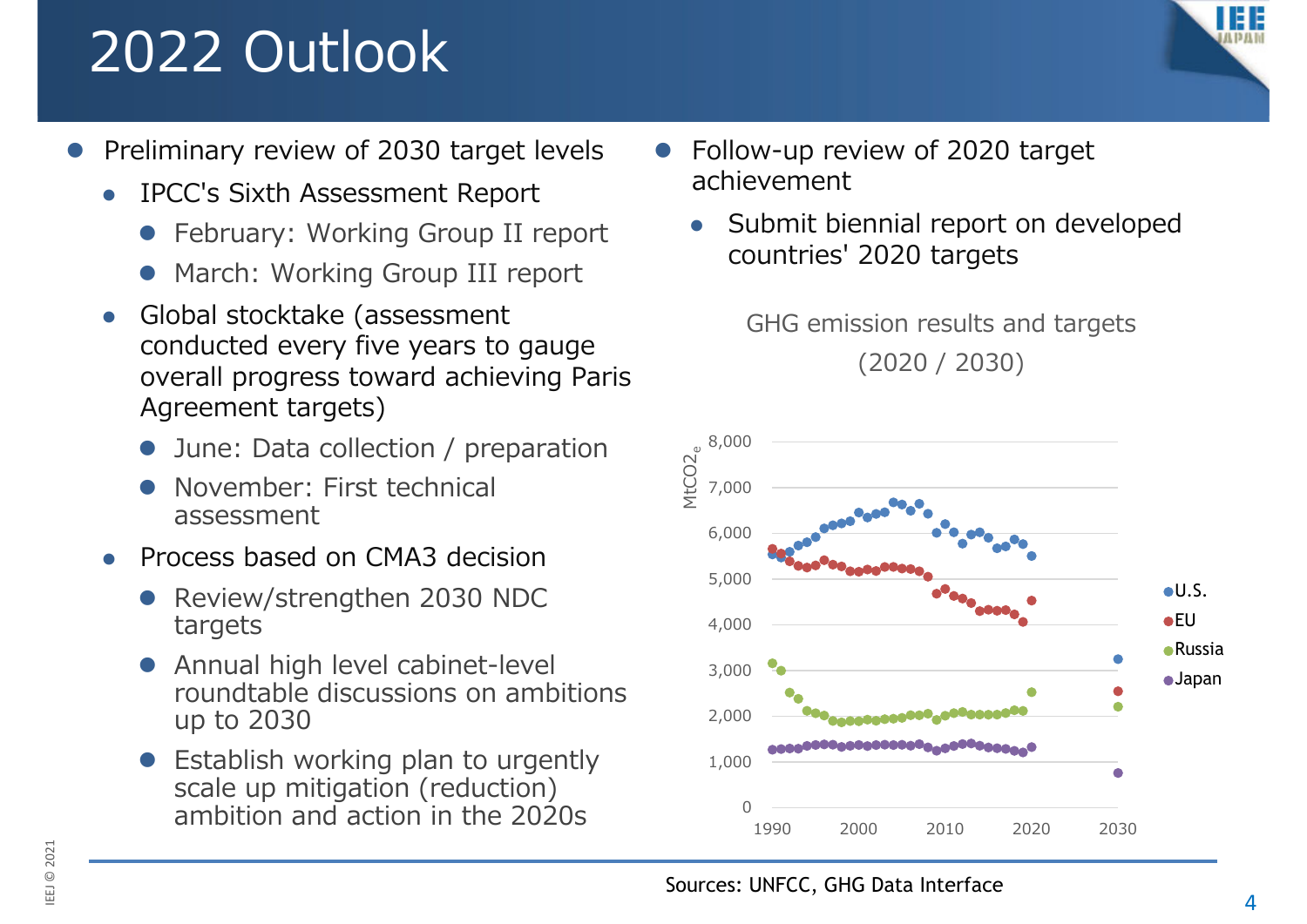## G7 / G20 host countries



- $\bullet$  G7 host country: Germany
	- $\bullet$  Coalition of Social Democratic Party, Free Democratic Party, and the Greens

|                      | <b>Key agreements</b>                                                                                                        |
|----------------------|------------------------------------------------------------------------------------------------------------------------------|
| 2030 target          | Keep current levels and sector-<br>specific targets                                                                          |
| Coal-fired<br>power  | Ideally decommission in phases up<br>to 2030                                                                                 |
| Renewables           | Boost 2030 target from 65% to<br>80%                                                                                         |
| Gas-fired<br>power   | Natural gas is essential for<br>transitional period. New gas-fired<br>power plants will be required to be<br>hydrogen ready. |
| Electric<br>vehicles | 15 million by 2030 (with the<br>possibility of E-fuel vehicles)                                                              |

- $\bullet$  Include new capital expenditure measures for 1.5°C target A1
- $\bullet$  Habeck from the Greens to serve as both Vice-Chancellor and leader of Ministry for Economic Affairs and Climate Action

 $\bullet$ G20 host country: Indonesia



Primary energy supply forecast

Source: Indonesia's Long-Term Strategy (Low Carbon Scenario Compatible with Paris Agreement target)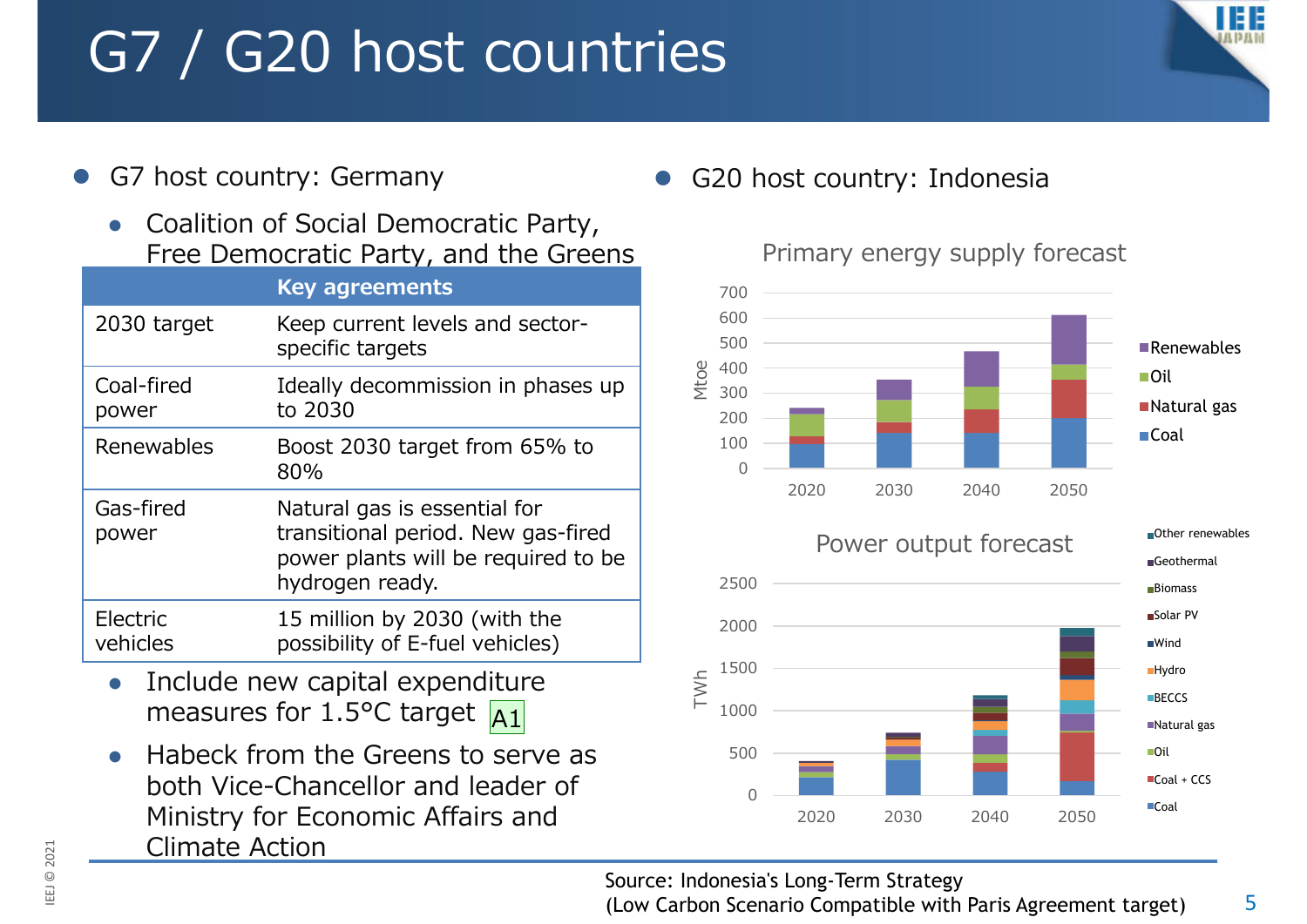| A <sub>1</sub> | [Ministry for Economic Affairs and Climate Action]<br>参考:<br>https://www.bmwi.de/Navigation/EN/Home/home.html<br>「経済エネルギー省」から「経済・気候保護省」へと改組。<br>https://www.eic.or.jp/news/?act=view&serial=46574&oversea=1 |
|----------------|-------------------------------------------------------------------------------------------------------------------------------------------------------------------------------------------------------------|
|----------------|-------------------------------------------------------------------------------------------------------------------------------------------------------------------------------------------------------------|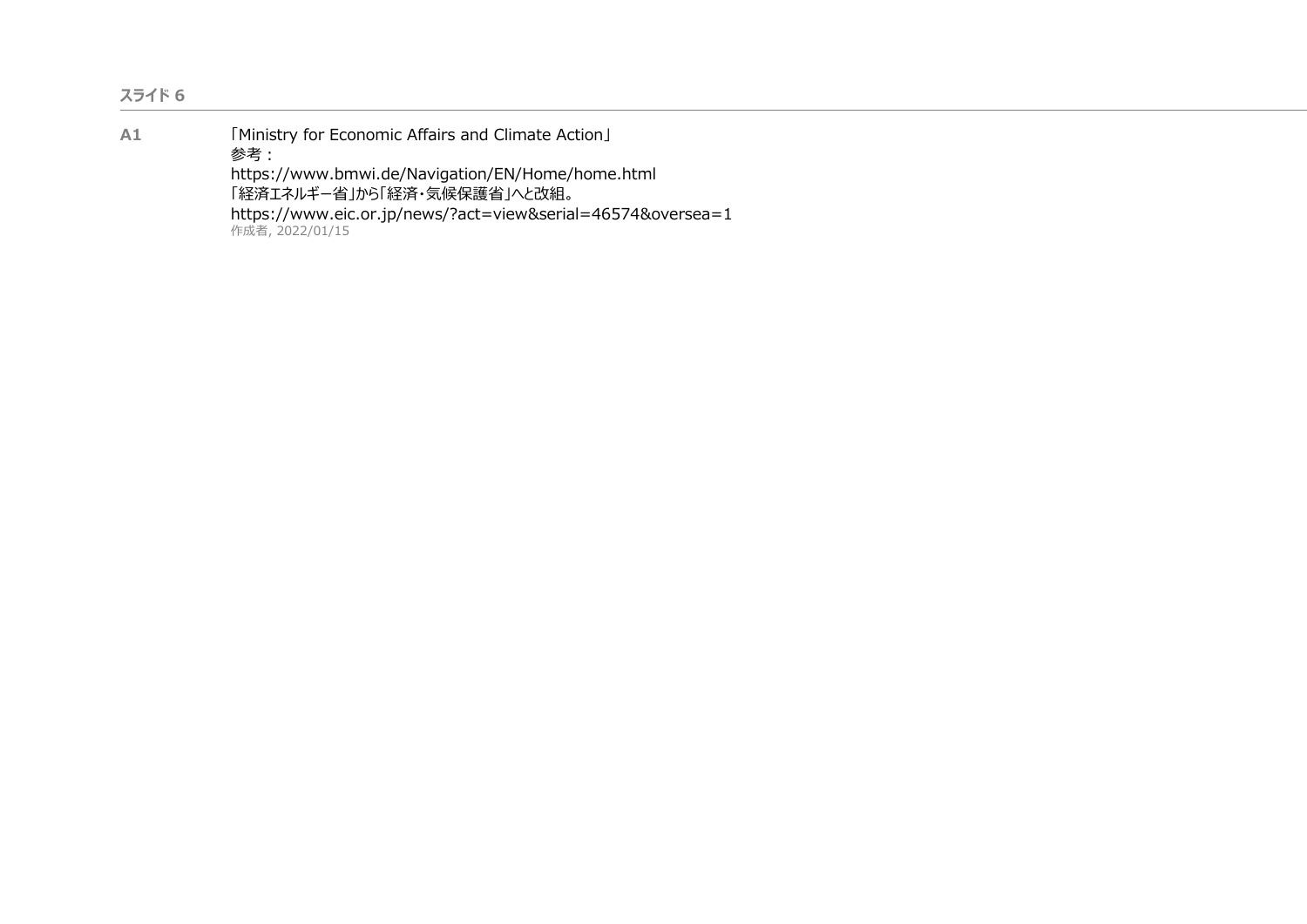#### China & U.S.



|       | 2021                                                                                                                                                                                                                                                                                                                                                                                                                                                                                                                                                                                                                                                           | 2022                                                                                                                                                                     |
|-------|----------------------------------------------------------------------------------------------------------------------------------------------------------------------------------------------------------------------------------------------------------------------------------------------------------------------------------------------------------------------------------------------------------------------------------------------------------------------------------------------------------------------------------------------------------------------------------------------------------------------------------------------------------------|--------------------------------------------------------------------------------------------------------------------------------------------------------------------------|
| China | • July: Began emissions trading<br>• October: "Working Guidance For<br>Carbon Dioxide Peaking And Carbon<br>Neutrality" announced by the State<br>Council of the People's Republic of China<br>- Lower $CO2$ per unit of GDP by >65%<br>from 2005 levels<br>- Increase non-fossil fuel energy as a<br>proportion of primary energy<br>consumption to 25%<br>- Increase wind and solar PV installed<br>capacity to 1,200 GW<br>- Increase forest area to 25%<br>- Increase accumulated carbon storage in<br>forests to 19 billion $m3$<br>• "Action Plan for Carbon Dioxide Peaking<br>Before 2030" from the State Council of<br>the People's Republic of China | - Consider expanding target sectors<br>- How to design policy and measures such<br>as systems for controlling both energy<br>intensity and total consumption?            |
| U.S.  | • November: Signed \$1.2 trillion<br>infrastructure investment bill<br>• November: \$2 trillion social spending<br>and climate budget reconciliation bill<br>passed the House, moved to Senate                                                                                                                                                                                                                                                                                                                                                                                                                                                                 | - If Congress fails to pass the bill, 2030<br>targets are expected to go unmet. If that<br>happens, will need to watch for what<br>policies and measures are taken next. |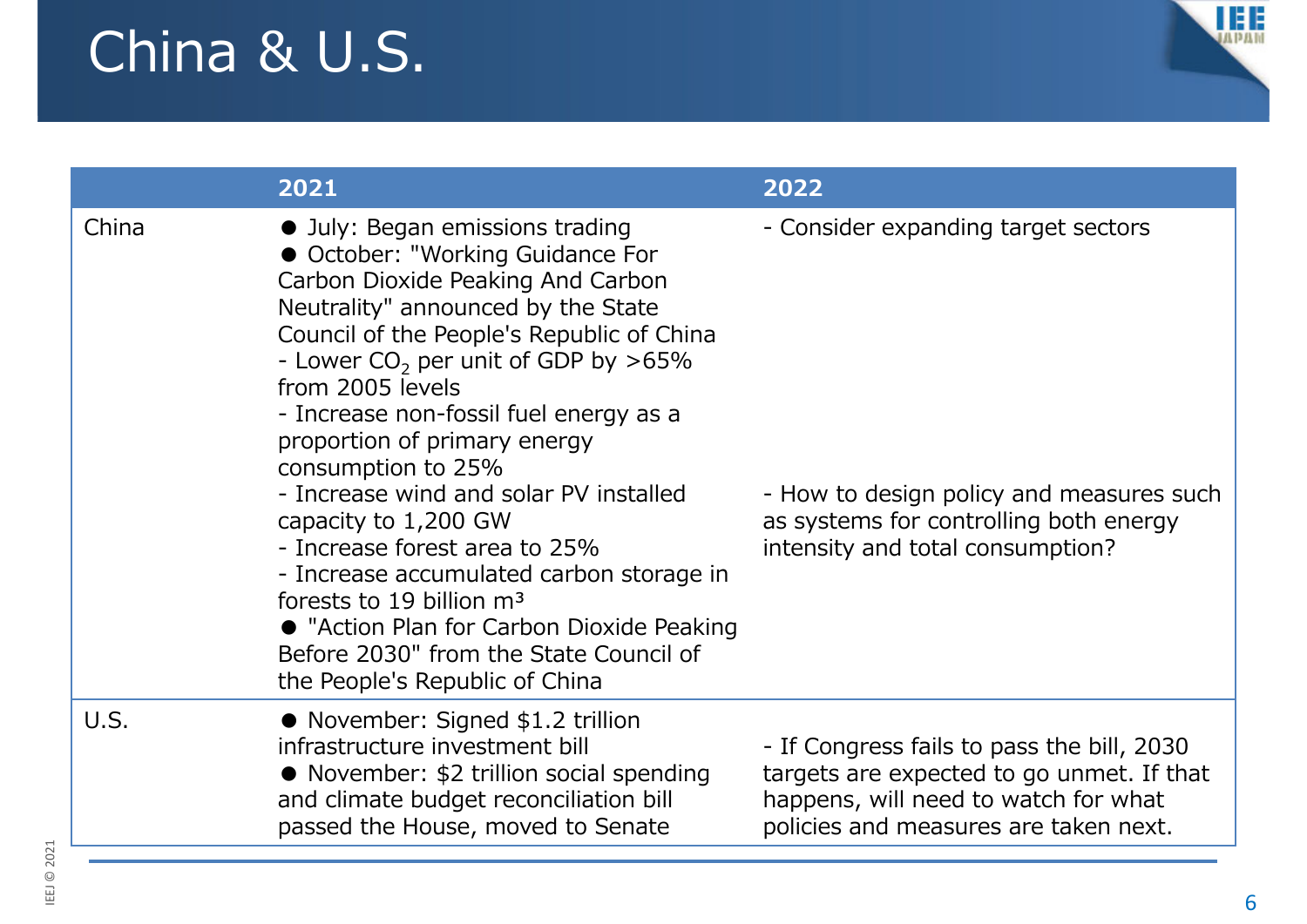## EU / India



|           | 2021                                                                                                                                                                                                                                                                                                                                                                                                                                                                                                                                                        | 2022                                                                                                                                                                                                                                                                                                                                           |
|-----------|-------------------------------------------------------------------------------------------------------------------------------------------------------------------------------------------------------------------------------------------------------------------------------------------------------------------------------------------------------------------------------------------------------------------------------------------------------------------------------------------------------------------------------------------------------------|------------------------------------------------------------------------------------------------------------------------------------------------------------------------------------------------------------------------------------------------------------------------------------------------------------------------------------------------|
| <b>EU</b> | $\bullet$ July<br>- Proposals for expanding EU ETS into the<br>transport and consumer sectors, for effort sharing<br>rules, for energy saving and renewables policies,<br>and for strengthening vehicle $CO2$ emissions<br>standards<br>- Proposal for carbon border adjustment<br>mechanism rules<br>• December<br>- Proposals for mandates and rule revisions<br>concerning gas markets and hydrogen<br>- Proposal for methane emission rules*<br>- Revised energy performance and buildings<br>directive<br>- Communication on Sustainable Carbon Cycles | - Important here will be discussions at European<br>Parliament meetings, ministerial meetings, and<br>European Commission meetings concerning<br>proposals for policies and measures aimed at<br>achieving 2030 goals<br>- By the end of 2022, the European Commission<br>will propose a regulatory framework for certifying<br>carbon removal |
| India     | • August: National Hydrogen Mission<br>• November: Modi's declaration at COP26<br>- Increase non-fossil energy capacity to 500GW<br>- To meet 50% of energy demand with<br>renewables<br>- Reduce anticipated greenhouse gas emissions by<br>1 billion tons<br>- Reduce GHG per unit of GDP by >45% from<br>2005 levels<br>- Achieve net zero emissions target by 2070                                                                                                                                                                                      | - How will the country promote an "economy"<br>centered on natural gas" alongside hydrogen<br>(make gas 15% of the energy mix by 2030 and<br>supply natural gas via CNG and pipelines)<br>- How to design policies and measures for target<br>achievement?                                                                                     |

\*Importers must submit information on how suppliers are monitoring, reporting, and verifying emissions. By 2025, the European Commission must consider applying these regulations and, if necessary, submit regulatory revisions to strengthen requirements applicable to importers.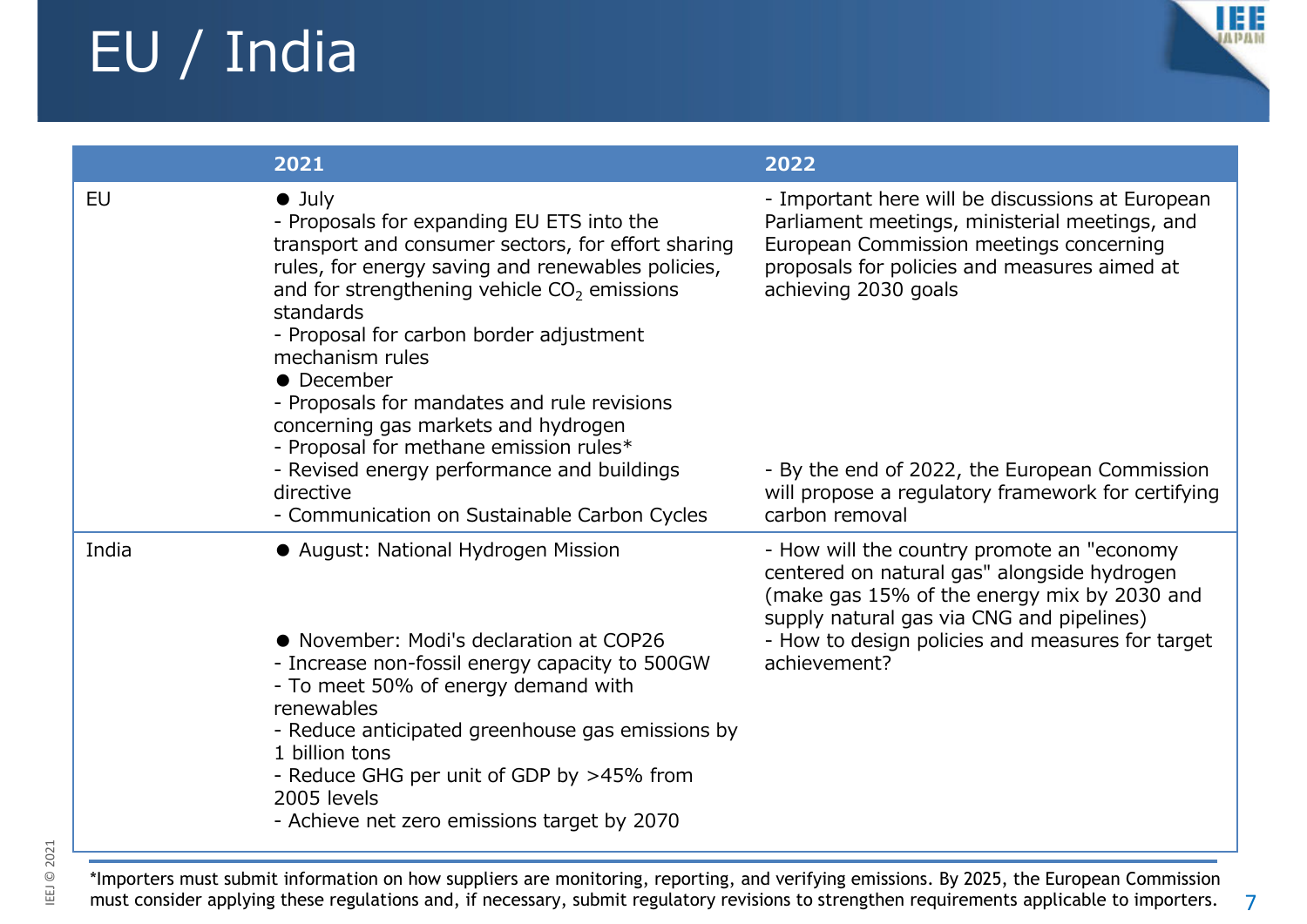#### Russia, Indonesia, etc.



|                 | 2021                                                                                                                                                              | 2022                                                                                                                                                                             |
|-----------------|-------------------------------------------------------------------------------------------------------------------------------------------------------------------|----------------------------------------------------------------------------------------------------------------------------------------------------------------------------------|
| Russia          | • June: Passed greenhouse gas<br>reporting law; promulgation in October<br>· August: Hydrogen strategy<br>(concept)<br>• October: Carbon neutral by 2060          | - Greenhouse gas reporting law<br>promulgation<br>- Discuss emissions trading system<br>and carbon tax                                                                           |
| Indonesia       | • July: Long-term strategy, will<br>explore 2060 net zero emissions target<br>• October: Approved tax overhaul law<br>(carbon tax implemented)                    | - April: Carbon tax goes into effect (for<br>coal-fired power, a carbon tax of 30<br>Rupees/kgCO <sub>2</sub> (¥243/tCO <sub>2</sub> ) levied on<br>emissions exceeding the cap) |
| <b>Thailand</b> | • November: Carbon neutral by 2050,<br>net zero emissions by 2065                                                                                                 |                                                                                                                                                                                  |
| Vietnam         | • November, 2020: Passed revised<br>Law on Environmental Protection<br>(establishing an emissions trading<br>system)<br>• November: Net zero emissions by<br>2050 | - January: Emissions trading system<br>promulgation                                                                                                                              |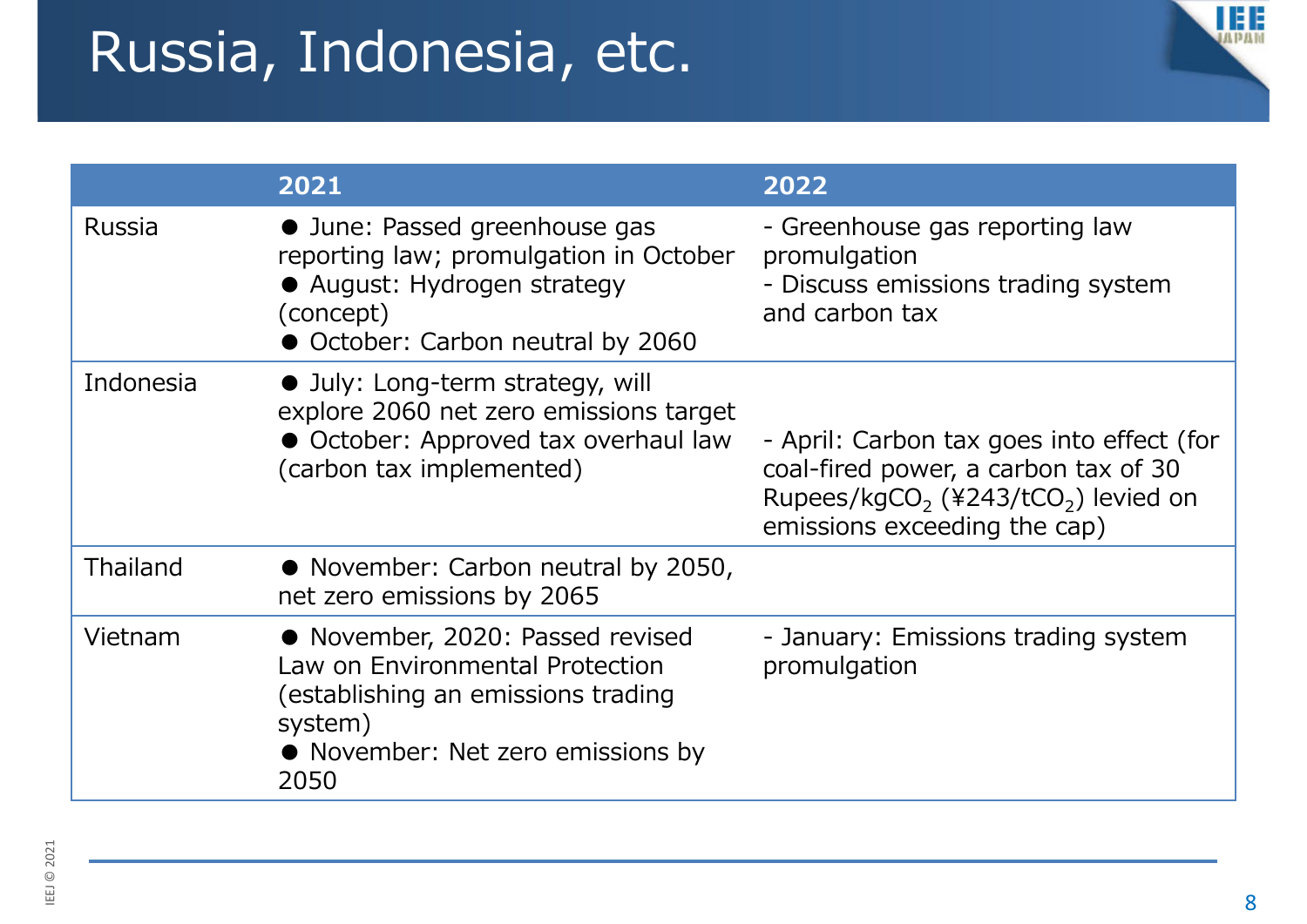### Japan



|       | 2021                                                                                                                                                                                                                                                                                                                                                                                                                                                                                                                                                                                                                                                                                                                                                                                                                                                              | 2022                                                                                                                                                                                                                                                                                                                                                  |
|-------|-------------------------------------------------------------------------------------------------------------------------------------------------------------------------------------------------------------------------------------------------------------------------------------------------------------------------------------------------------------------------------------------------------------------------------------------------------------------------------------------------------------------------------------------------------------------------------------------------------------------------------------------------------------------------------------------------------------------------------------------------------------------------------------------------------------------------------------------------------------------|-------------------------------------------------------------------------------------------------------------------------------------------------------------------------------------------------------------------------------------------------------------------------------------------------------------------------------------------------------|
| Japan | • February: Begin discussing carbon pricing<br>- Subcommittee on Utilization of Carbon<br>Pricing established under the Central<br><b>Environment Council</b><br>- METI study group on ideal economic<br>approaches<br>• April: Strengthened FY 2030 targets<br>(reduce by 46% from FY 2013 levels)<br>· July: Roadmaps on transition finance<br>(steel, international shipping, chemicals, etc.)<br>and model businesses<br>• August: Projects selected for funding<br>under the Green Innovation Fund<br>- Field of energy mix transitioning (e.g.,<br>usage of hydrogen and $CO2$ )<br>- Field of industrial restructuring (batteries,<br>aircraft, marine vessels, etc.)<br>- Field of green power promotion (solar cells,<br>offshore wind power generation)<br>• October: Revisions to Plan for Global<br>Warming Countermeasures and long-term<br>strategy | - Pioneering companies participated,<br>emissions reduction targets were set, and<br>proof of "Carbon Neutral Top League"<br>concept for conducting market-based<br>emissions trading<br>- Review/strengthen by the end of 2022 "if<br>necessary"<br>- Discuss Clean Energy Strategy for Green<br>Transformation (GX: transition to green<br>economy) |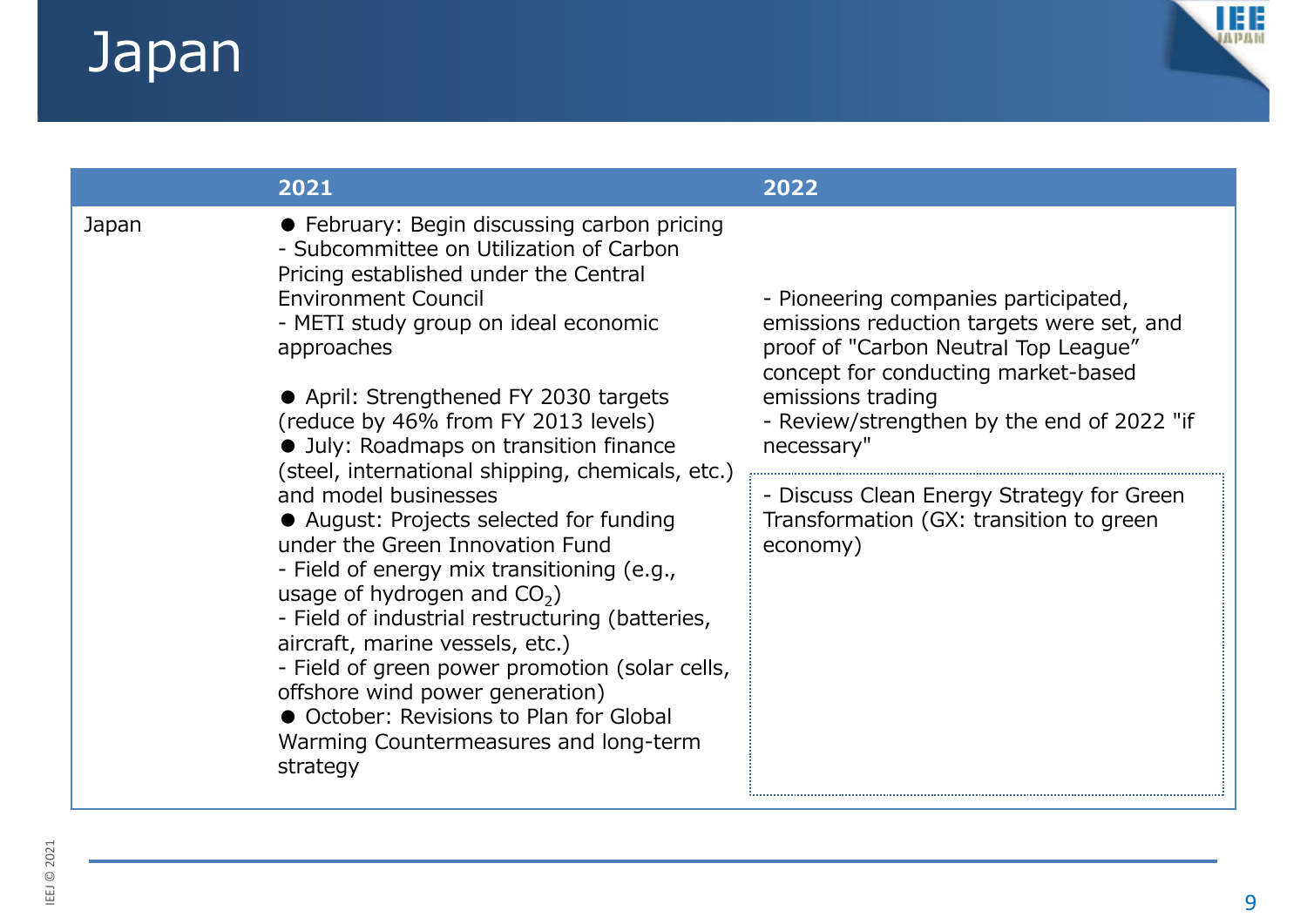#### Trends Concerning the Disclosure of Climate-Related Financial Information (1/2)

• On October 14, 2021, the Task Force on Climate-related Financial Disclosures (TCFD) announced the **Guidance on Metrics, Targets, and Transition Plans**

> Specified seven categories of climate-related metrics to be disclosed by all organizations

#### **Recommended items for disclosure**

Governance

Strategy

Risk management

Metrics & targets

#### **7 categories**

GHG emissions

Transition risks

Physical risks

Climate-related opportunities

Capital deployment

Internal carbon prices

Remuneration

Recognize that, for several categories, data and methodology development will take time

#### **Example metrics**

**● Scope 3 emissions** (all emissions other than a company's direct emissions and indirect emissions from purchased energy) All should consider disclosing Scope 3 GHG emissions

**● GHG emissions for which funding was provided via loans or investments (financed emissions)** (Scope 3 GHG emissions for financial organizations)

・・・

IĦ